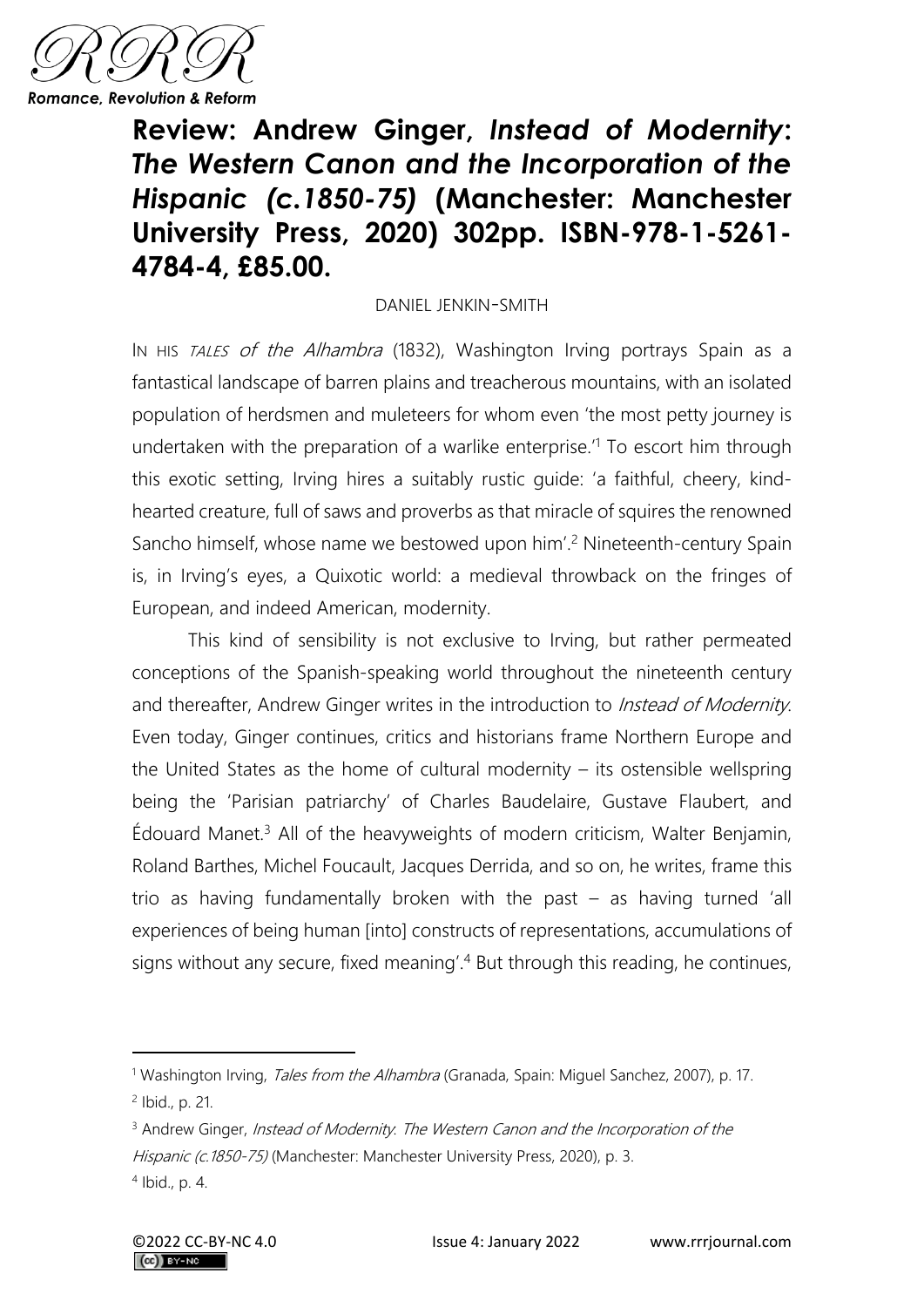

these critics ended up producing a 'narrow and exclusionary' conception of modernity.<sup>5</sup>

It is against this grain that Ginger begins *Instead of Modernity*, which is driven by two chief aims. First, to refigure Hispanic culture as a *subject* of nineteenth-century cultural discourse (rather than simply its object), and second, to demonstrate that reintegrating the Hispanic offers a far broader and more allencompassing conceptualisation of modernity itself. Ginger approaches these aims virtually simultaneously, as suggested by the ambiguous meaning of his book's title. Redressing a perception of the Hispanic world in terms of simple alterity (as existing 'instead of modernity'), Ginger also contests his critical predecessors on their home turf, employing the material of the mid-nineteenthcentury cultural moment itself to showcase a new cultural terminology, one to be used 'instead of "modernity"'. As Ginger states in the introduction, 'the notion of a new cultural era founded on a radical set of principles flounders as we incorporate diverse, compelling visions of culture from the mid-century into the core narrative'.<sup>6</sup>

Seeking to rectify simplistic conceptions of temporal rupture, the alternative Ginger finds is rather one of 'energetic commonality, stretching out across place and time'.<sup>7</sup> Indeed, 'energetic commonality' is also embedded in the character of the book, with Ginger writing on the first page that *Instead of Modernity* approaches its subject 'in an open and flexible spirit, not foreclosing on narrow distinctions between sameness, similarity and commonality, but rather exploring possibilities for realising intimate connections through all these variously.'<sup>8</sup> Accordingly, following the introduction, the book's four main chapters are to be considered 'more akin to the evocation of four moods and practices than they are to four arguments in the manner of academic critique'.<sup>9</sup> Recalling comparable presentations by the likes of Caroline Levine in *Forms* (2015), and Maurice S. Lee in *Overwhelmed* (2019), rather than each chapter building upon the previous one,

<sup>5</sup> Ibid., p. 5.

<sup>6</sup> Ibid., p. 10.

<sup>7</sup> Ibid., p. 13.

<sup>8</sup> Ibid., p. 1.

<sup>&</sup>lt;sup>9</sup> Ibid., p. 23.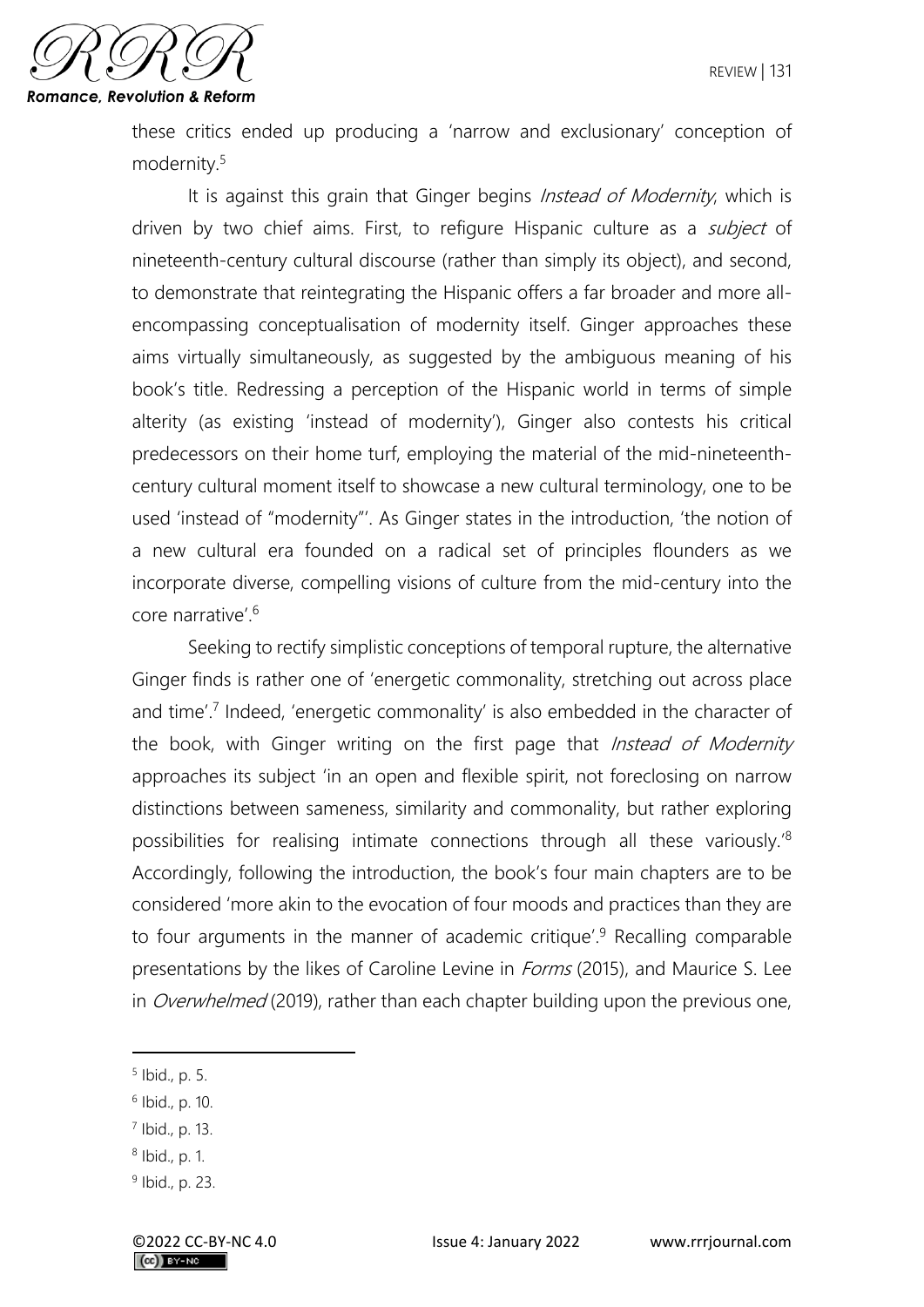

they together function as parallel categories for understanding the various cultural relationships that typify 'energetic commonality'.

The first of these 'moods' is 'Meeting', which Ginger employs to evoke various forms of cultural, aesthetic, or personal convergence. The second, 'Departure', refers to differentiation that tends toward parallelism or comparison. 'Sacrifice' implies instances of violence, or processes that lead to death, but also therefore fragmentation, dissemination, and, ultimately, new convergences. And finally, 'Repose' – what Ginger subheads with 'forms of shared distraction' – comes to suggest the free-floating and ephemeral interconnection of motifs and ideas.<sup>10</sup> These 'moods' in part function as different critical models for the configuration of artworks and ideas, but it soon becomes apparent in practice that they also share a number of what Ludwig Wittgenstein (a key thinker in Ginger's presentation) famously called 'family resemblances.'<sup>11</sup> That is, works, figures, and themes covered in one chapter recur in new configurations in the others, and Ginger employs these interconnections between chapters to weave together a kaleidoscopic totality (or, rather, 'commonality') that, altogether, reproduces his new vision of the midnineteenth-century cultural moment.

Indeed, given this premise, a better impression of *Instead of Modernity* is perhaps to be gained from gauging the sheer range of allusions and connections made between its pages than from trying to grasp its overarching form. Baudelaire, Flaubert, and Manet are very quickly engulfed by a multitude of Hispanic writers and visual artists: ranging from the familiar (Benito Perez Galdós, Pedro Antonio de Alarcón, and Francisco Goya), to the more obscure – including Argentinian novelist, Juana Manuela Gorriti, Puerto Rican poet, Eugenio María de Hostos, and Mexican painter, Hermenegildo Bustos (whose 1874 Still Life with Frog, Watermelon, and Scorpion, very nicely reproduced along with other artworks covered in the book, is a highlight). But Ginger's extra-Hispanic readings are not exclusive to the 'Parisian patriarchy'. Rather, a whole slew of mid-century Transatlantic writers and artists – including Walt Whitman, Friedrich Nietzsche, Rosa Bonheur, Julia Margaret Cameron, and Charles Darwin – find themselves in

<sup>10</sup> Ibid., p. 205.

<sup>&</sup>lt;sup>11</sup> Ludwig Wittgenstein, *Philosophical Investigations*, trans. by G.E.M. Anscombe, 3rd edn (Oxford: Basil Blackwell, 1968), pp. 31-32.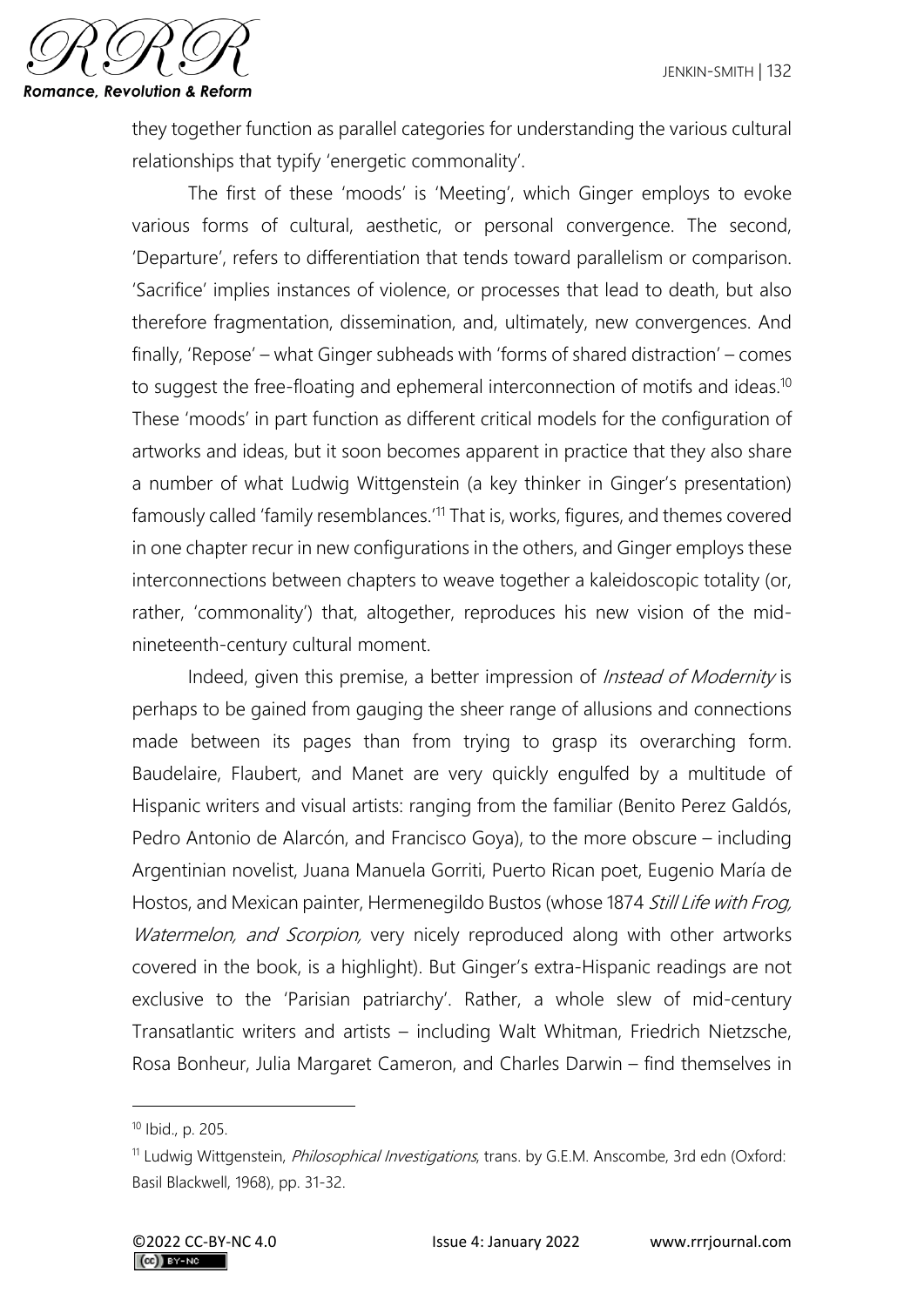

all manner of unlikely conjunctions with their Hispanic coevals: Estanislao del Campo, Marià Fortuny, Matilde Diez, José Martínez Sánchez and so on. James McNeill Whistler paints the bombardment of Valparaiso, gauchos misremember the Faust myth; theoretical physics, engineering, brain surgery, taxidermy even, also crop up in the book – not to mention all of the many ancient and contemporary concepts and figures that Ginger employs to give critical shape to his primary sources' convergence (thereby further defetishising the cultural autonomy of the mid-century moment).

This superabundance of different allusions and conjunctions serves an important purpose – to model the 'energetic commonality' described in Ginger's introductory chapter – and the resulting synthesis regularly produces startling and provocative insights which will no doubt enter the critical arsenal of comparative literature. By way of a reading of del Campo's satire of transcultural confusion, Fausto (1866), Ginger argues that mannerism, thanks to its focus on the *parts* of its subject of portrayal over the full sum, serves to bring artistic representation around to its ostensible opposite, abstraction  $-$  a dynamic that in turn indicates the counterintuitive analogues to be found between commonality and difference more broadly. When comparing the performances of the actor, Diez, her photographic portrayal by Juan Laurent, and Martínez Sánchez's photographs of buildings and landmarks, Ginger employs geometry as a descriptive language that exhibits its own temporality and creative character, and which allows for allusions between different labour processes, landforms, and aesthetics in turn. Finally, by way of Lewis Carroll and Julia Margaret Cameron we read that Marxian capital is less a socio-economic process than a 'living allegory', the imposition of a 'vast, global, *sui generis* poetic epic, evincing a violent poetics.<sup>'12</sup> Indeed, I often felt that Ginger could have slowed down with these readings – there are probably enough ideas here for several books – but, of course, the effect of their quick succession and unlikely conjunction serves to illustrate the overall 'energetic commonality' conceit.

In its promise to unearth the forgotten Hispanosphere in modern culture, the book initially appears related to that particular brand of postcolonial criticism, arguably beginning with Edward Said's 'Jane Austen and Empire' (1993), that

<sup>12</sup> Ginger, p. 187.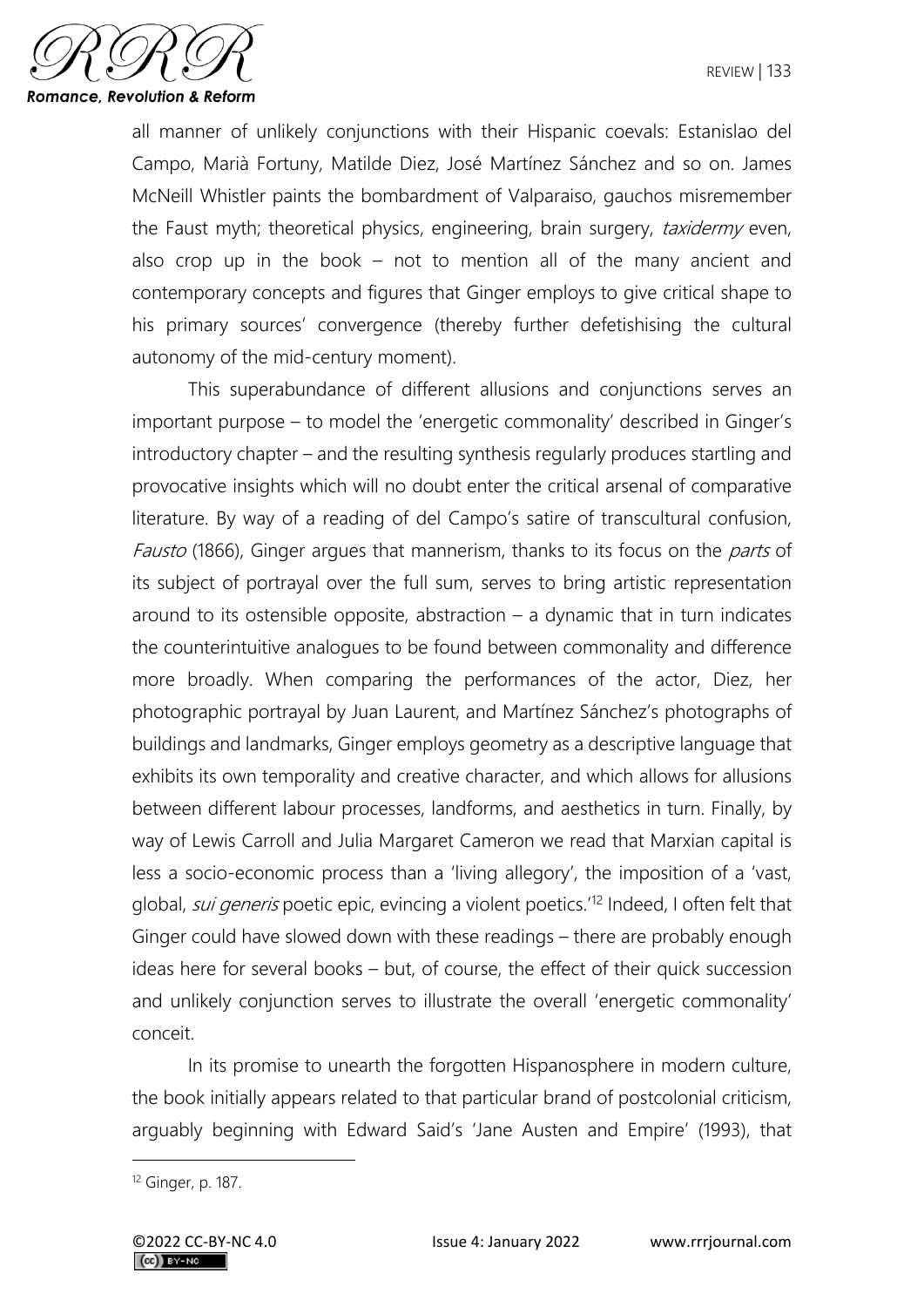

highlights the obscured international relationships that underpin the art of the metropole. With particular regard to the Hispanic, this school encompasses the likes of David Howarth's The Invention of Spain (2008), or Jessie Reeder's The Forms of Informal Empire (2020). However, it should by now be apparent that Instead of Modernity very quickly shifts toward a more abstract tenor: one by which the Transatlantic culture of the mid-century figures more as a vehicle for the book's body of hypothesised cultural relationships than as a flashpoint of sociohistorical and aesthetic coalescence.

It is in this same vein that *Instead of Modernity* contrasts most with a work with which it otherwise compares well: Marshall Berman's All That Is Solid Melts Into Air (1982). Despite Ginger's repudiation of the kind of historical rupture suggested in Berman's book, he writes approvingly of his predecessor's global perspective (Berman's neglect of the Hispanic notwithstanding). In this light, 'energetic commonality' can certainly be construed as a wide-ranging and ambitious reconceptualisation of 'modernity' as the cultural phenomenon explored by Berman; but the content of Ginger's book, and the synthesis that this content comes to model, is ultimately less preoccupied with the cumulative socioeconomic process of (uneven) *modernisation* that Berman takes care to differentiate from cultural modernity proper. Bogging down Ginger's network of cultural relationships in such material factors would no doubt undermine the sense of energy that his succession of readings gives – and, after all, Instead of Modernity is primarily a work of cultural theory – but I would be interested to see a further study that situated 'energetic commonality' in the emergent world economy of which it appears to have been a product. Despite these reservations, *Instead of* Modernity certainly performs an important service by reincorporating the Hispanosphere into modern culture, and by upending simplistic understandings of modernity in turn. The world it portrays is certainly Quixotic, but in the manner stressed by Borges's 'Pierre Menard': as something more fragmentary, more subtle, more incongruous than previously imagined  $-$  and 'infinitely richer' for it.<sup>13</sup>

❖ ❖ ❖

 $13$  Jorge Luis Borges, 'Pierre Menard, Author of the *Quixote', Fictions*, trans. by Andrew Hurley (London: Penguin, 2000), pp. 33-44 (p. 40).